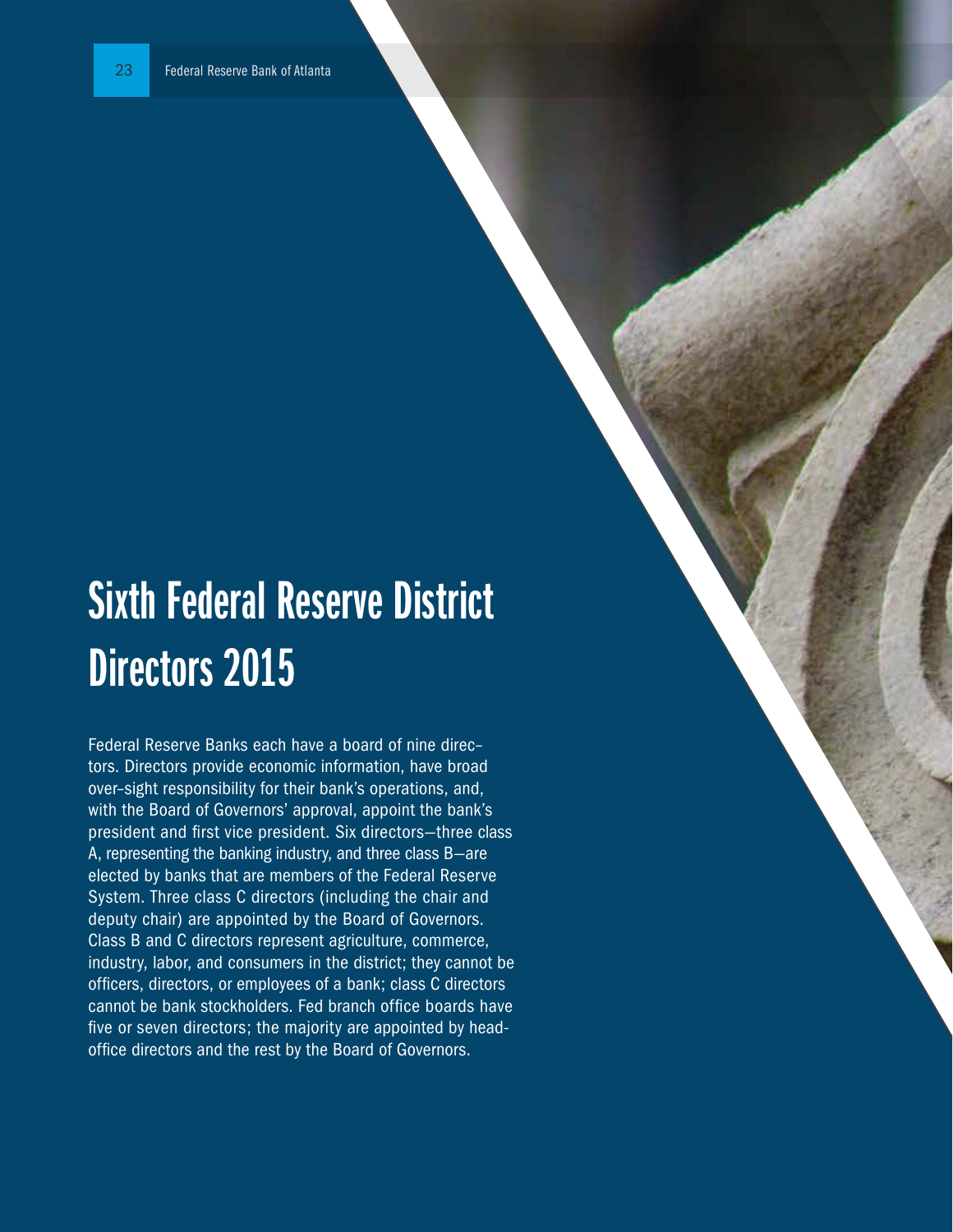13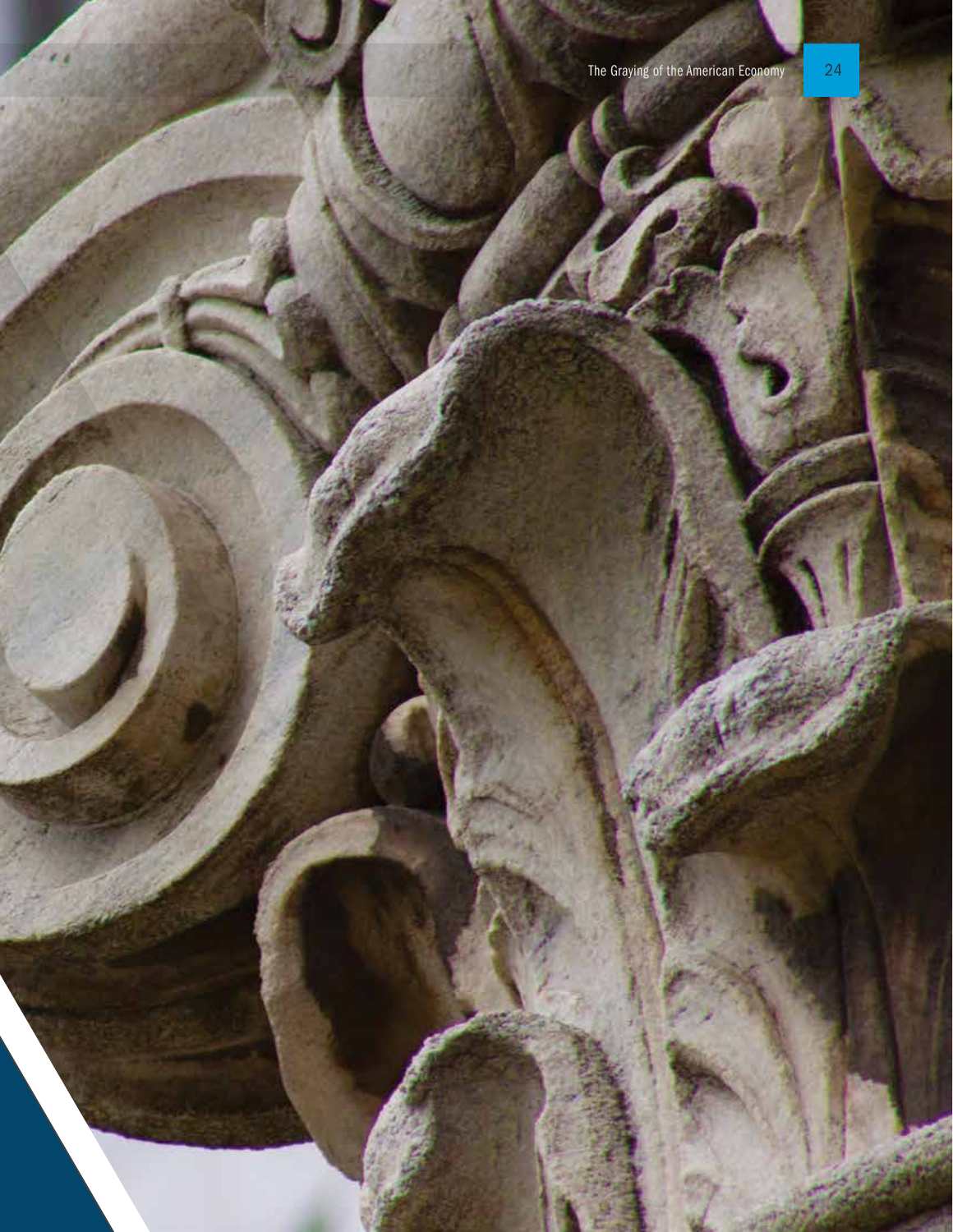## Atlanta Board of Directors



Thomas A. Fanning, CHAIR Chairman, President, and Chief Executive Officer Southern Company Atlanta, Georgia



Myron A. Gray President, U. S. Operations United Parcel Service Atlanta, Georgia



Gerard R. Host President and Chief Executive Officer Trustmark Corporation Jackson, Mississippi



T. Anthony Humphries President and Chief Executive Officer NobleBank & Trust Anniston, Alabama



Michael J. Jackson, DEPUTY CHAIR Chairman and Chief Executive Officer AutoNation Inc. Fort Lauderdale, Florida



Clarence Otis Jr. Former Chairman and Chief Executive Officer Darden Restaurants Inc. Orlando, Florida



Jonathan T. M. Reckford Chief Executive Officer Habitat for Humanity International Atlanta, GA



William H. Rogers Jr. Chairman and Chief Executive Officer SunTrust Banks Inc. Atlanta, Georgia



José S. Suquet Chairman, President, and Chief Executive Officer Pan-American Life Insurance Group New Orleans, Louisiana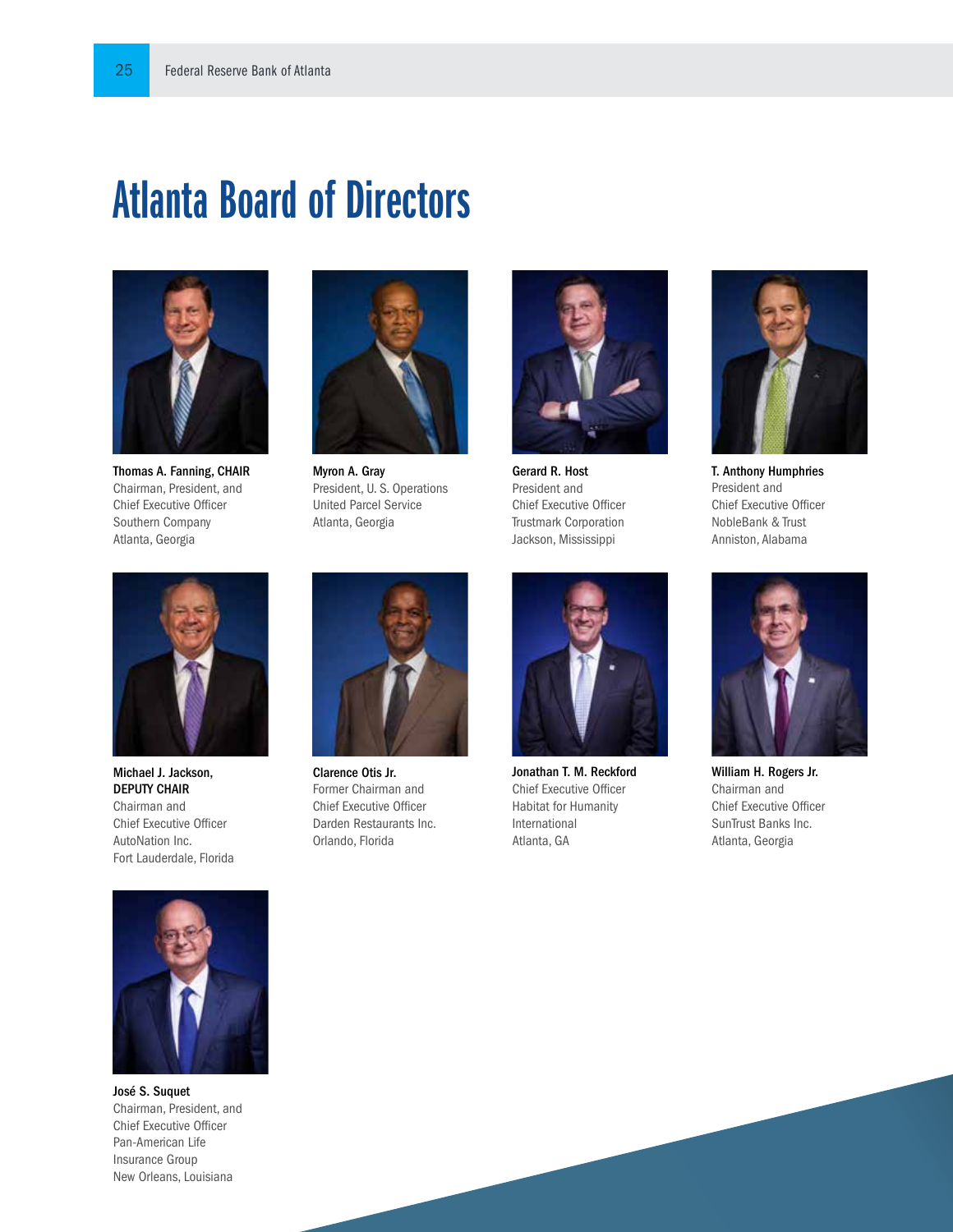## Birmingham Board of Directors



Pamela B. Hudson, M.D., Chair Chief Executive Officer Crestwood Medical Center Huntsville, Alabama



Brandon W. Bishop Representative, Southern Region International Union of Operating Engineers Birmingham, Alabama



Robert W. Dumas President and Chief Executive Officer AuburnBank Auburn, Alabama



Nancy C. Goedecke Chairman and Chief Executive Officer Mayer Electric Supply Company Birmingham, Alabama



Herschell L. Hamilton Managing Partner BLOC Global Group Birmingham, Alabama



John A. Langloh President and Chief Executive Officer United Way of Central Alabama Birmingham, Alabama



James K. Lyons Director and Chief Executive Officer Alabama State Port Authority Mobile, Alabama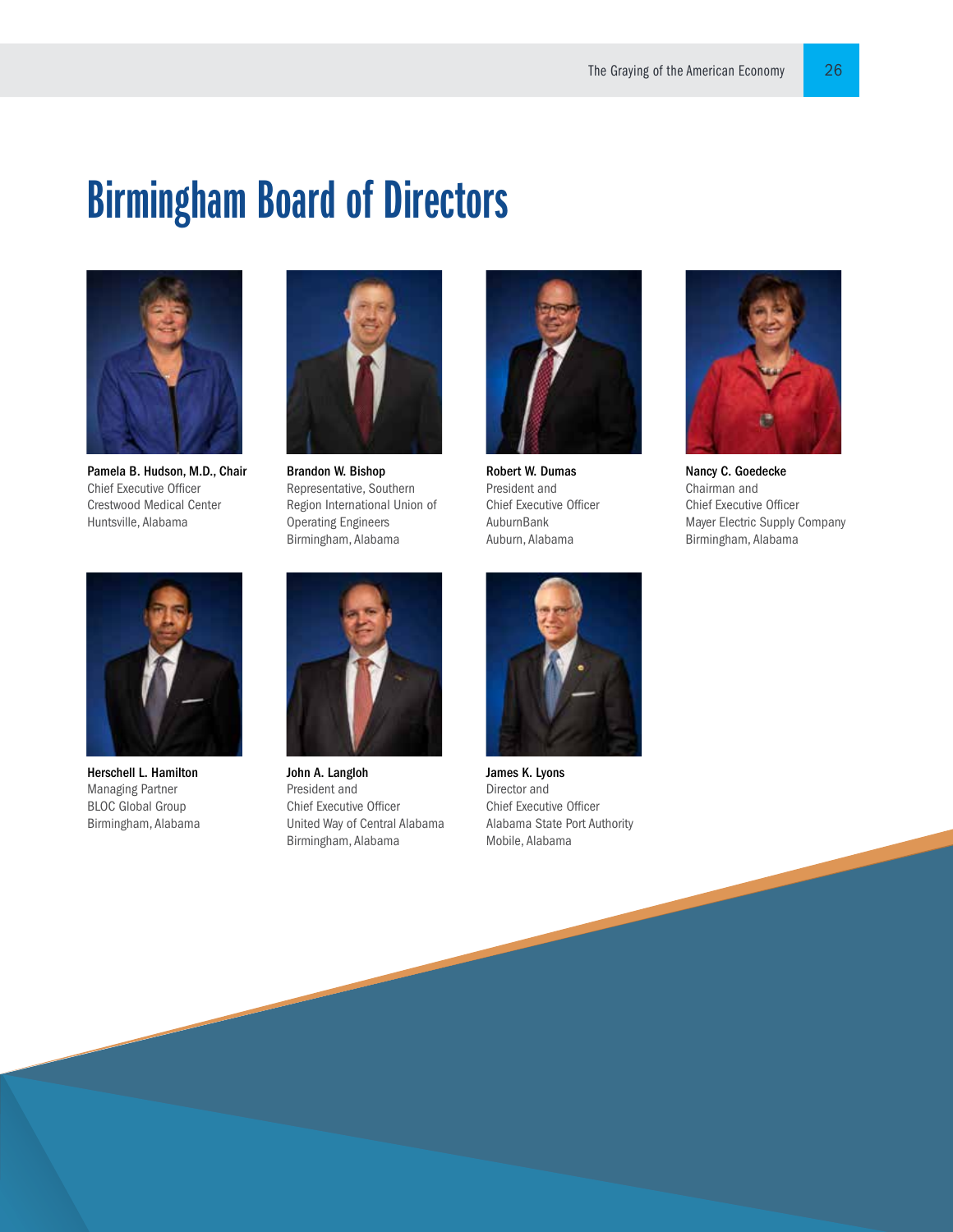## Jacksonville Board of Directors



Harold Mills, Chair Chief Executive Officer ZeroChaos Orlando, Florida



David L. Brown Chairman, Chief Executive Officer, and President Web.com Jacksonville, Florida



Carolyn M. Fennell Senior Director of Public Affairs and Community Relations Greater Orlando Aviation Authority Orlando International Airport Orlando, Florida



Michael J. Grebe Chairman and Chief Executive Officer Interline Brands Inc. Jacksonville, Florida



Oscar J. Horton President and Chief Executive Officer Sun State International Trucks LLC Tampa, Florida



D. Kevin Jones President and Chief Executive Officer MIDFLORIDA Credit Union Lakeland, Florida



Dana S. Kilborne President and Chief Executive Officer Florida Bank of Commerce Orlando, Florida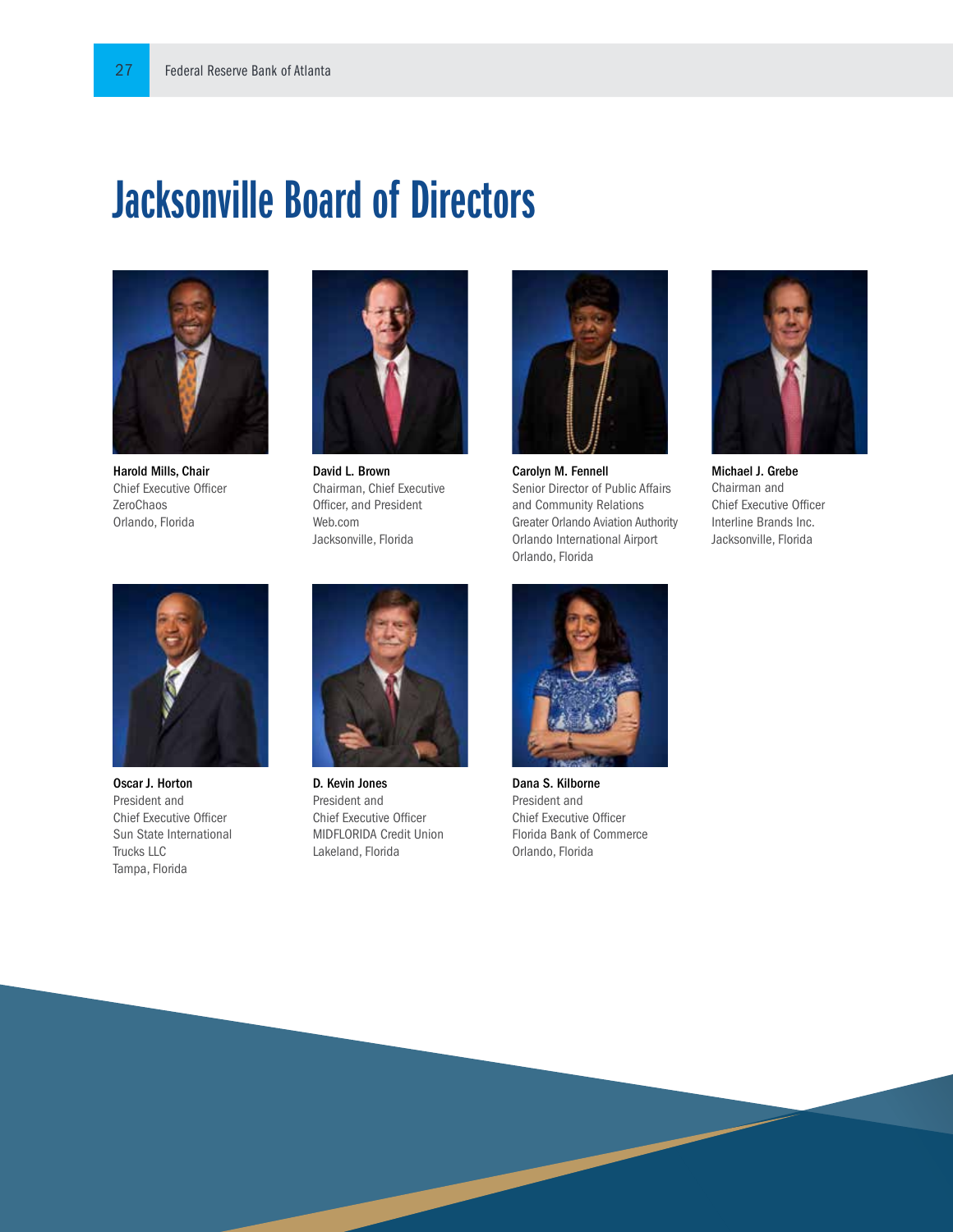## Miami Board of Directors



Alberto Dosal, Chair Chairman and Chief Executive Officer Dosal Capital LLC Doral, Florida



Thomas W. Hurley Chairman and Chief Executive Officer Becker Holding Corporation Vero Beach, Florida



Carol C. Lang President HealthLink Enterprises Inc. Miami Beach, Florida



Rolando Montoya Provost Miami Dade College Miami, Florida



Gary L. Tice Chairman and Chief Executive Officer First Florida Integrity Bank Naples, Florida



Victoria E. Villalba Chief Executive Officer Victoria & Associates Career Services Miami, Florida



Millar Wilson Vice Chairman and Chief Executive Officer Mercantil Commercebank Coral Gables, Florida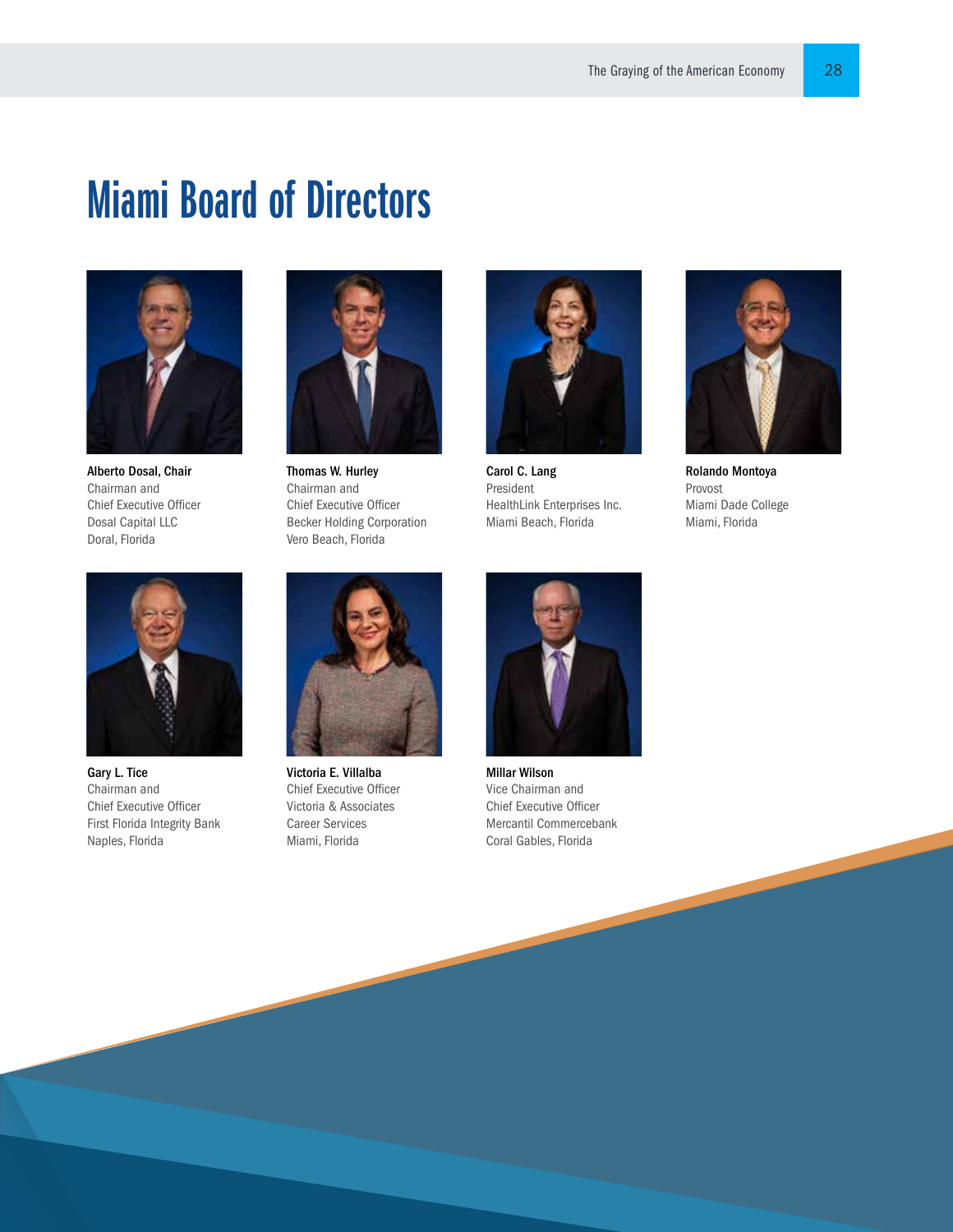## Nashville Board of Directors



William J. Krueger, Chair Executive Vice President JATCO, USA Inc. Franklin, Tennessee



Kent M. Adams President and Chief Executive Officer Caterpillar Financial Services Corporation Vice President, Caterpillar Inc. Nashville, Tennessee



Jennifer S. Banner Chief Executive Officer Schaad Companies LLC Knoxville, Tennessee



Kathleen Calligan Chief Executive Officer Better Business Bureau Middle Tennessee Nashville, Tennessee



William Y. Carroll Jr. President and Chief Executive Officer SmartBank Pigeon Forge, Tennessee



R. Craig Holley Chairman, President, and Chief Executive Officer CapitalMark Bank & Trust Chattanooga, Tennessee



Scott McWilliams Executive Chairman and Chief Customer Officer OHL Brentwood, Tennessee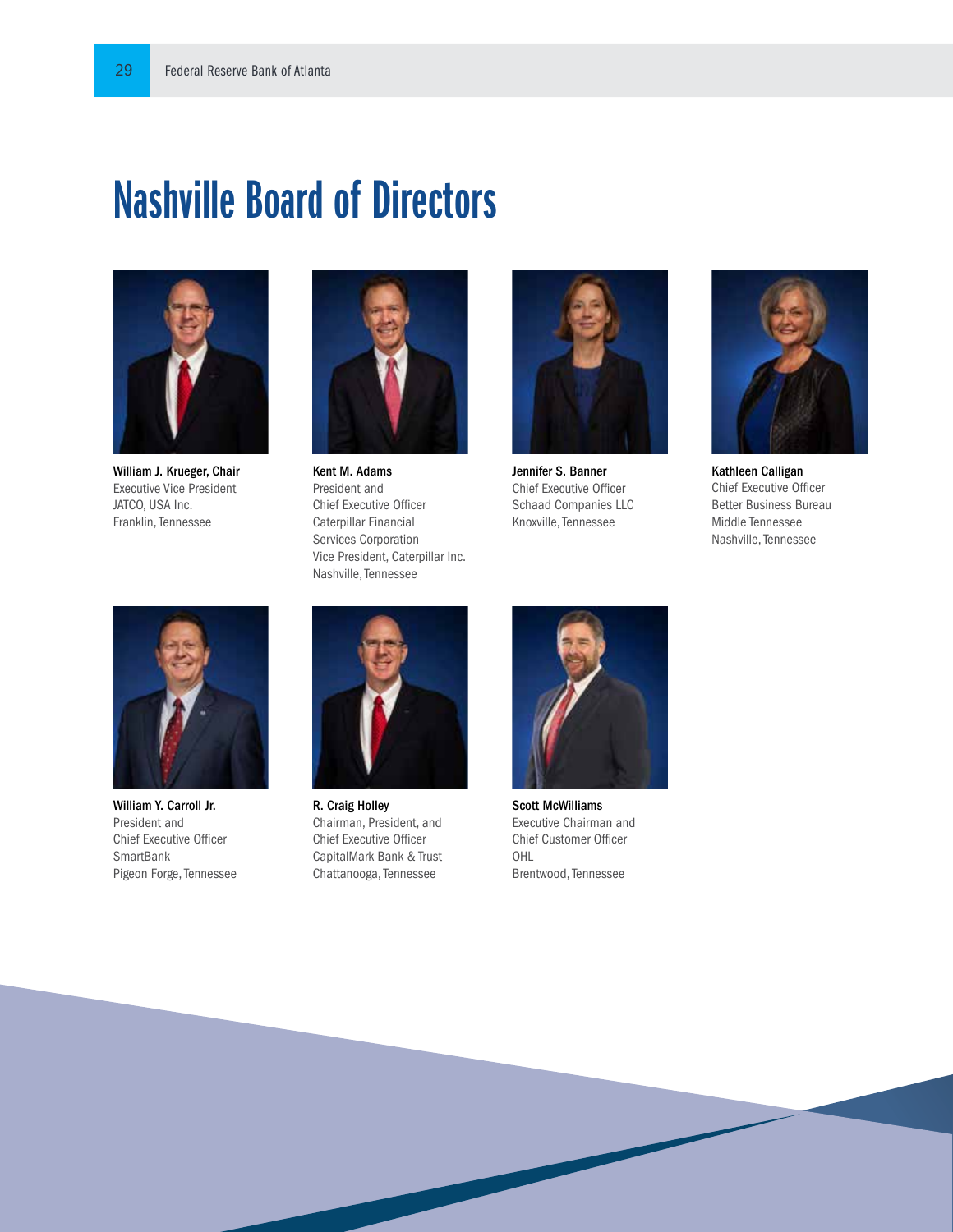## New Orleans Board of Directors



Terrie P. Sterling, Chair Executive Vice President and Chief Operating Officer Our Lady of the Lake Regional Medical Center Baton Rouge, Louisiana



Elizabeth A. Ardoin Senior Executive Vice President Director of Communications IBERIABANK Lafayette, Louisiana



Lampkin Butts President and Chief Operating Officer Sanderson Farms Inc. Laurel, Mississippi



Art E. Favre President and Chief Executive Officer Performance Contractors Inc. Baton Rouge, Louisiana



Phillip R. May President and Chief Executive Officer Entergy Louisiana LLC and Entergy Gulf States Louisiana, L.L.C. Jefferson, Louisiana



Suzanne T. Mestayer Managing Principal ThirtyNorth Investments LLC New Orleans, Louisiana



Fred T. Stimpson III President, U. S. South Operations Canfor Scotch Gulf Mobile, Alabama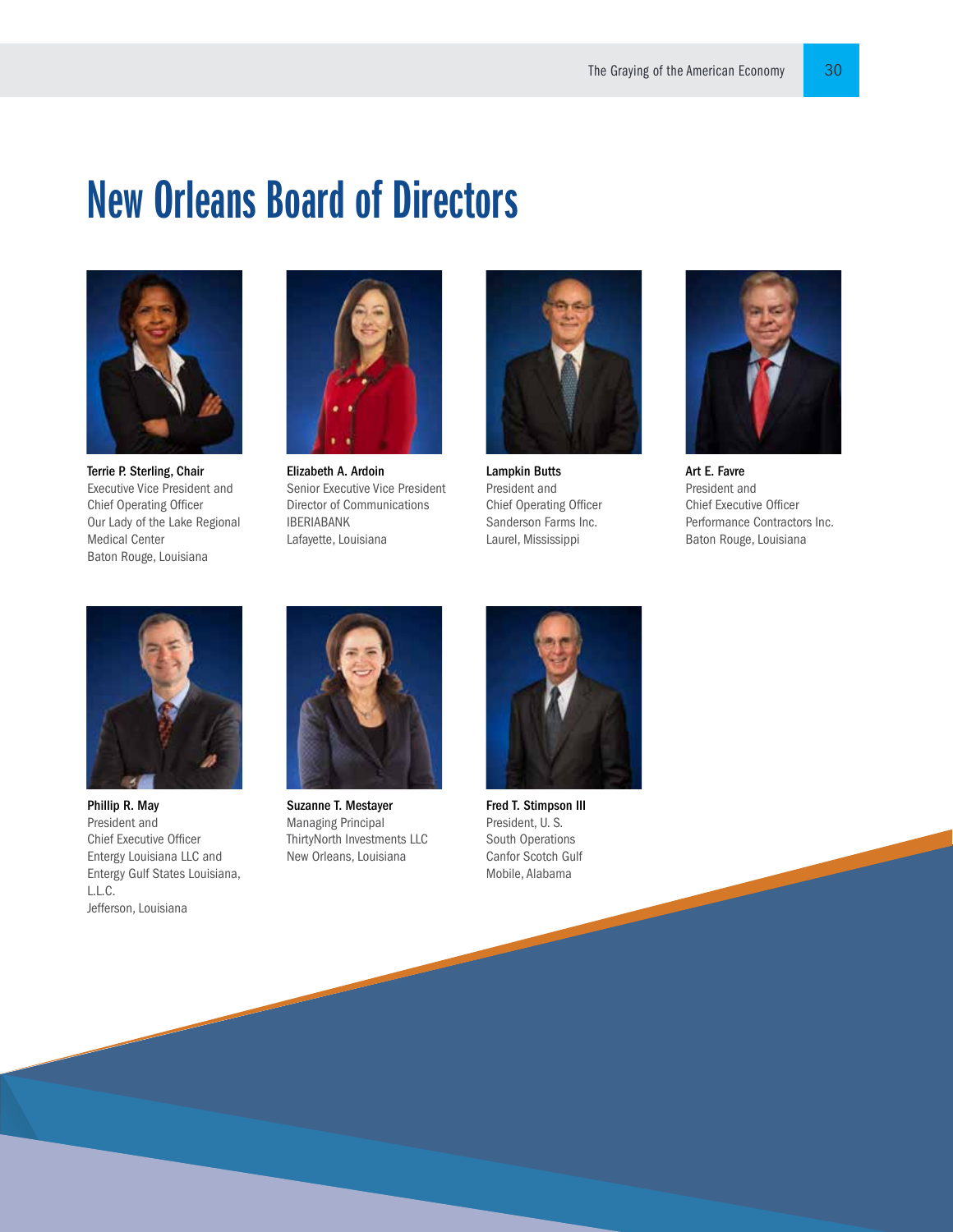## Management Committee & Other Officers



Dennis P. Lockhart President and Chief Executive Officer



Marie C. Gooding First Vice President and Chief Operating Officer



David E. Altig Executive Vice President and Director of Research



Michael E. Johnson Executive Vice President, Supervision and Regulation



André T. Anderson Senior Vice President and Corporate Engagement Officer



Brian Bowling Senior Vice President and General Auditor



Leah L. Davenport Senior Vice President, Operations and Administrative Services



Anne M. DeBeer Senior Vice President, Chief Information Officer, and Chief Financial Officer



Richard Jones Senior Vice President and General Counsel



Mary M. Kepler Senior Vice President, Chief Risk and Compliance Officer



Cheryl L. Venable Senior Vice President and Retail Payments Product Manager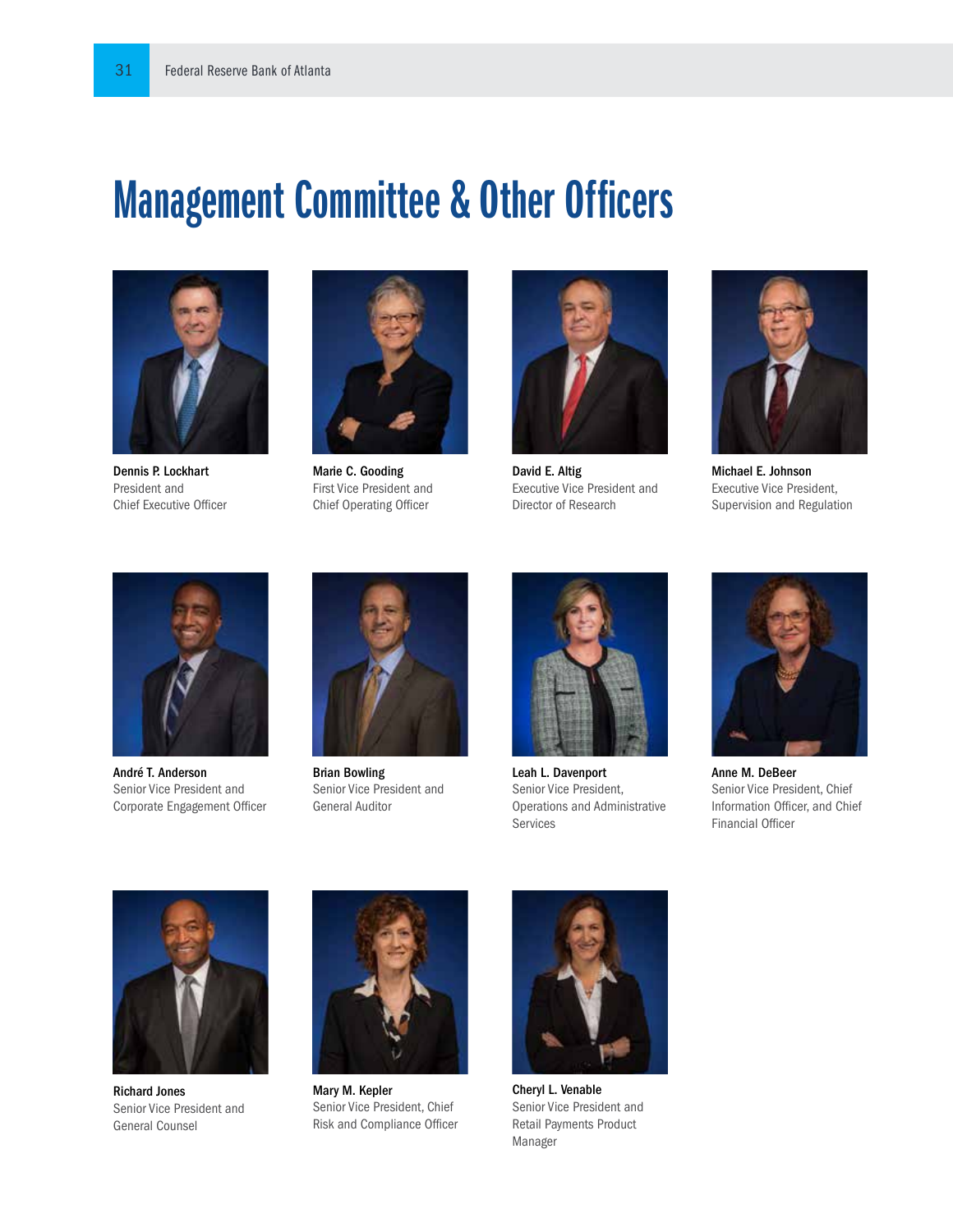## SENIOR VICE PRESIDENTS

Scott H. Dake Senior Vice President and Retail Payments Office Portfolio Manager

Brian D. Egan Senior Vice President

## VICE PRESIDENTS

Kelly A. Bernard Vice President

Dwight S. Blackwood Vice President and Assistant General Counsel

Anita F. Brown Vice President and Financial Management and Planning Controller

Michael F. Bryan Vice President and Senior Economist

Joan H. Buchanan Vice President and Chief Diversity Officer

Annella D. Campbell-Drake Vice President

Michael J. Chriszt Vice President and Public Affairs Officer

Suzanna J. Costello Vice President

William J. Devine Vice President

William Russell Eubanks Vice President and Chief Information Security Officer

Richard Fraher Vice President and Counsel to the Retail Payments Office Karen Brown Gilmore Vice President and Regional Executive, Miami

Amy S. Goodman Vice President

Cynthia C. Goodwin Vice President

Todd H. Greene Vice President

Paul W. Graham Vice President and Branch Manager, Miami

Kevin T. Jansen Vice President

Gregory S. Johnston Vice President

Lee C. Jones Vice President and Regional Executive, Nashville

John A. Kolb Jr. Vice President

D. Blake Lyons Vice President

Lesley A. McClure Vice President and Regional Executive, Birmingham

Christopher Oakley Vice President and Regional Executive, Jacksonville

Doris Quiros Vice President

Cynthia L. Rasche Vice President

Juan C. Sanchez Vice President

Adrienne L. Slack Vice President and Regional Executive, New Orleans

Paula A. Tkac Vice President and Senior Economist

Charles L. Weems Vice President

Julius Weyman Vice President

Christina M. Wilson Vice President and Branch Manager, Jacksonville

Stephen W. Wise Vice President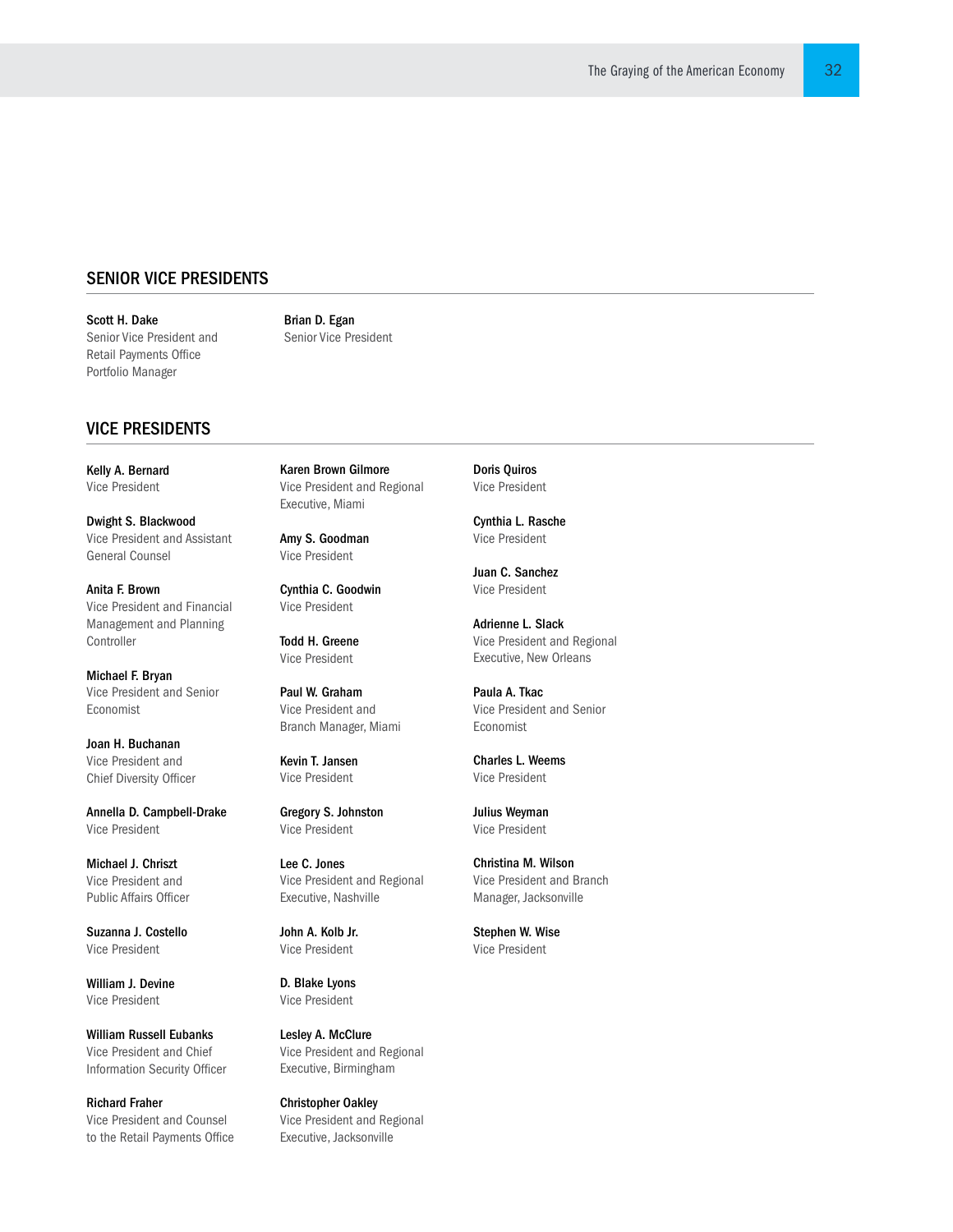## ASSISTANT VICE PRESIDENTS

Christopher N. Alexander Assistant Vice President

Daniel M. Baum Assistant Vice President

Kim Blythe Assistant Vice President

Jonathan L. Burns Assistant Vice President

Tonya D. Byrd-Sorrells Assistant Vice President

Karen W. Clayton Assistant Vice President, EEO Officer, and Deputy Diversity Officer

Chapelle D. Davis Assistant Vice President

S. Paige Dennard Assistant Vice President

Patrick R. Dierberger Assistant Vice President

Angela H. Dirr Assistant Vice President and Assistant General Counsel

Michael E. Duren Assistant Vice President

Shilpa S. Dutt Assistant Vice President

Patrick E. Dyer Assistant Vice President

Gregory S. Fuller Assistant Vice President

Jennifer L. Gibilterra Assistant Vice President James M. Gibson Assistant Vice President and Assistant General Auditor

Rebecca L. Gunn Assistant Vice President

Paige B. Harris Assistant Vice President

Carolyn Ann Healy Assistant Vice President

Kathryn G. Hinton Assistant Vice President

Evette H. Jones Assistant Vice President

Torion L. Kent Assistant Vice President

Karl Lamb Assistant Vice President

Lisa Lee-Fogarty Assistant Vice President

Karen Leone de Nie Assistant Vice President

Stephen A. Levy Assistant Vice President

Margaret Darlene Martin Assistant Vice President

Daniel A. Maslaney Assistant Vice President

Lani N. Mauriello Assistant Vice President

Srinivas V. Nori Assistant Vice President

John C. Pelick Assistant Vice President J. Elaine Phifer Assistant Vice President and Compliance Officer

Jaswanth G. Rao Assistant Vice President

Robin R. Ratliff Assistant Vice President and Public Information Officer

Paul D. Roberts Assistant Vice President

Princeton G. Rose Assistant Vice President

Jeffrey F. Schiele Assistant Vice President

Maria Smith Assistant Vice President

Richard H. Squires Assistant Vice President

Anthony S. Stallings Assistant Vice President

Allen D. Stanley Assistant Vice President

Jeffrey W. Thomas Assistant Vice President

William R. Wheeler III Assistant Vice President

Kenneth Wilcox Assistant Vice President

Michael R. Williams Assistant Vice President

Molly T. Willison Assistant Vice President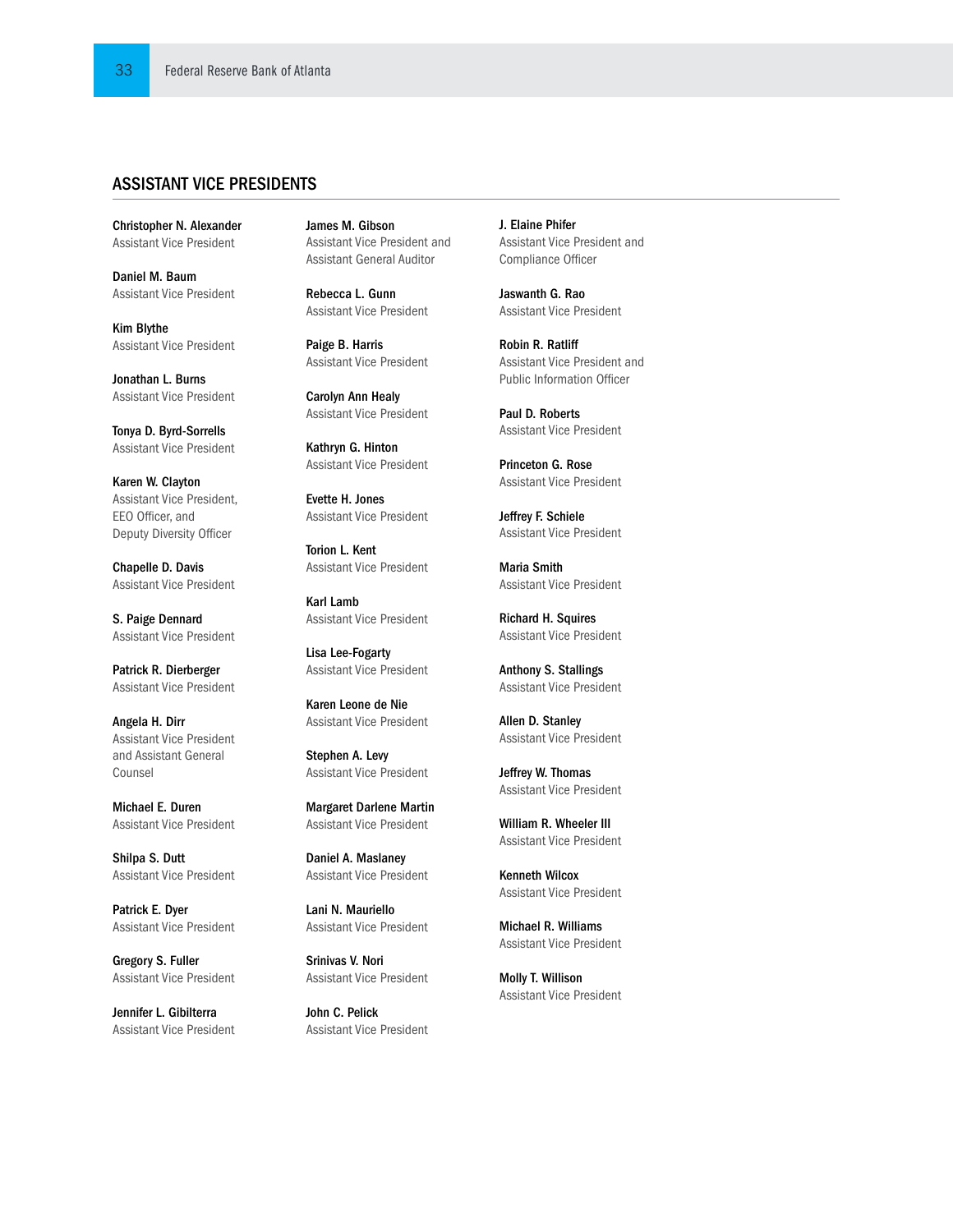## Advisory Councils

## FEDERAL ADVISORY COUNCIL REPRESENTATIVE



O. B. Grayson Hall Jr. Chairman, President, and Chief Executive Officer Regions Financial Corporation Birmingham, AL

## REGIONAL ECONOMIC INFORMATION NETWORK ADVISORY COUNCILS

## **Agriculture**

David Bertrand Owner Bertrand Rice LLC Elton, LA

#### Lorraine Bertrand

Owner Bertrand Rice LLC Elton, LA

Donna Jo Curtis Owner/Operator Curtis Farms Athens, AL

Marsha Folsom Chief Development Officer Resource Fiber Cullman, AL

Mike Giles President Georgia Poultry Federation Gainesville, GA

George Hamner Jr. President Indian River Exchange Packers Inc. Vero Beach, FL

David Kahn President Pizza 120 LLC Birmingham, AL

Bart Krisle Chief Executive Officer Tennessee Farmers Co-op La Vergne, TN

Gaylon Lawrence Jr. Partner The Lawrence Group Nashville, TN

Larkin Martin Managing Partner Martin Farms Courtland, AL

James "Jimmy" Sanford Chairman of the Board Home Place Farm Inc.

Prattville, AL Gray Skipper

Vice President Scotch Plywood Company Fulton, AL

Robert Thomas President Two Rivers Ranch Inc. Thonotosassa, FL

John Williams President and Chief Executive Officer Zen-Noh Grain Corporation Mandeville, LA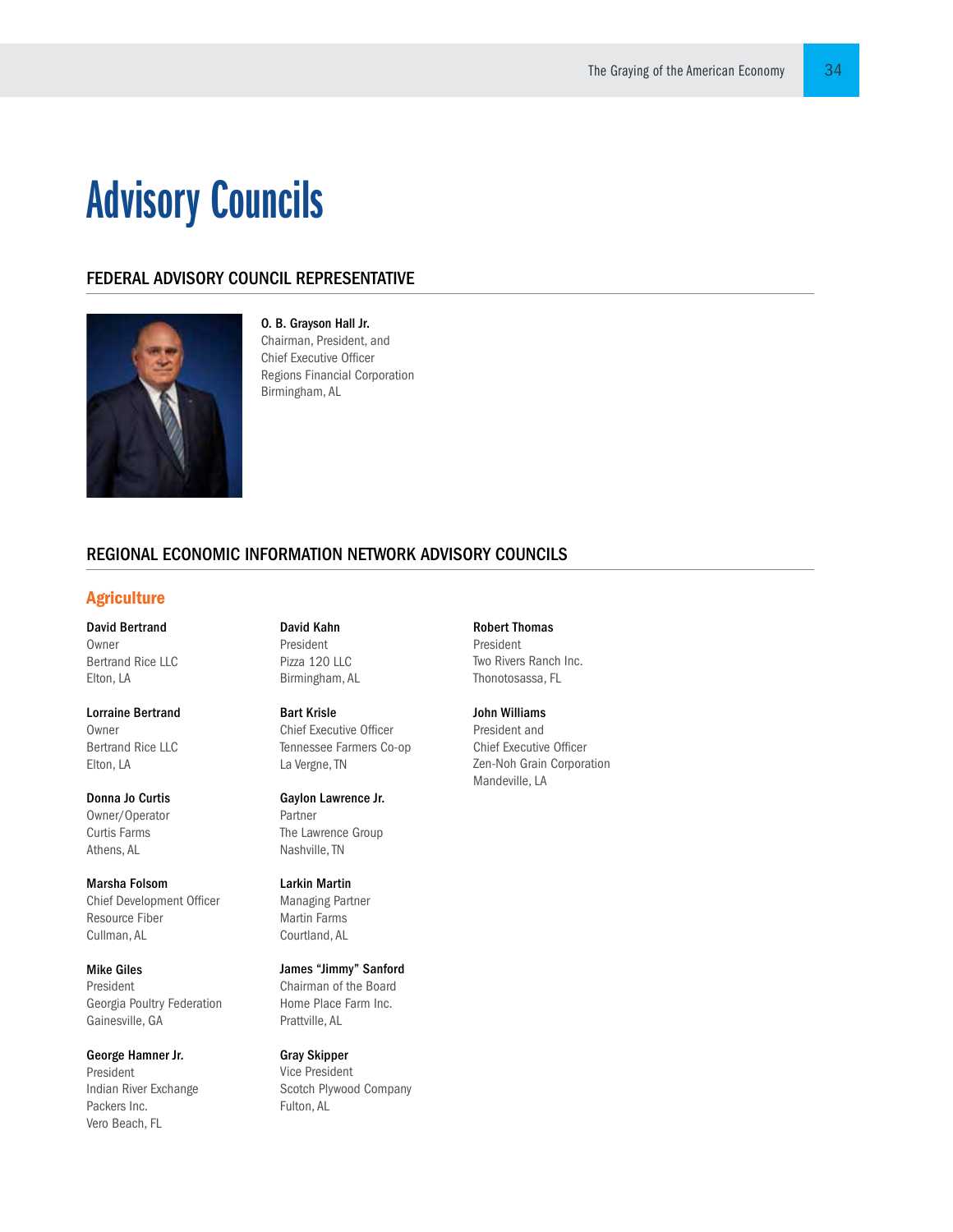### Energy

Kenneth Beer Executive Vice President and Chief Financial Officer Stone Energy Corporation Lafayette, LA

### Donald "Boysie" Bollinger

Former Chairman and Chief Executive Officer Bollinger Shipyards Inc. Lockport, LA

W. Paul Bowers Chairman, President, and Chief Executive Officer Georgia Power Company Atlanta, GA

Charles Goodson President and Chief Executive Officer PetroQuest Energy Lafayette, LA

## Trade and Transportation

Adriene Bailey Chief Strategy Officer

Yusen Logistics (Americas) Inc. Jacksonville, FL

Mark Bostick President Comcar Industries Auburndale, FL

Curtis Foltz Executive Director Georgia Ports Authority Savannah, GA

John Giles Chief Executive Officer Central Maine & Quebec Railway Ponte Vedra Beach, FL

#### C. Michael Illane Vice President

Gulf of Mexico Unit Chevron North America Covington, LA

#### Luther "Luke" Kissam President and

Chief Executive Officer Albemarle Corporation Baton Rouge, LA

## Mark Maisto

President Commodities, Trading, and Commercial Services Nextera Energy Inc. Juno Beach, FL

#### Michael "Mike" Mansfield

Chief Executive Officer Mansfield Oil Company Gainesville, GA

Clarence Gooden President CSX Transportation Jacksonville, FL

Chris Mangos

Miami, FL

Seaonus Jacksonville, FL

Clifford K. Otto President

Lakeland, FL

Saddle Creek Logistics Services

Director, Marketing Division Miami-Dade Aviation Department

Deborah A. McDowell Director of Customer Service and Business Development

#### Deloy Miller

Former Executive Chairman Miller Energy Resources Inc. Huntsville, TN

#### Jeffrey "Jeff" Platt

President, Chief Executive Officer, and Director **Tidewater** New Orleans, LA

#### John Ramil

President and Chief Executive Officer TECO Energy Tampa, FL

#### Earl Shipp

Vice President Dow Chemical Texas Operations Freeport, TX

### David Parker

Chairman, President, and Chief Executive Officer Covenant Transportation Group Chattanooga, TN

#### Andy Powell

Vice President and General Manager Grieg Star Shipping Inc. Atlanta, GA

### Ken Roberts

President WorldCity Inc. Coral Gables, FL

#### Stephen Toups

Senior Vice President and Chief Information Officer Turner Industries LLC Baton Rouge, LA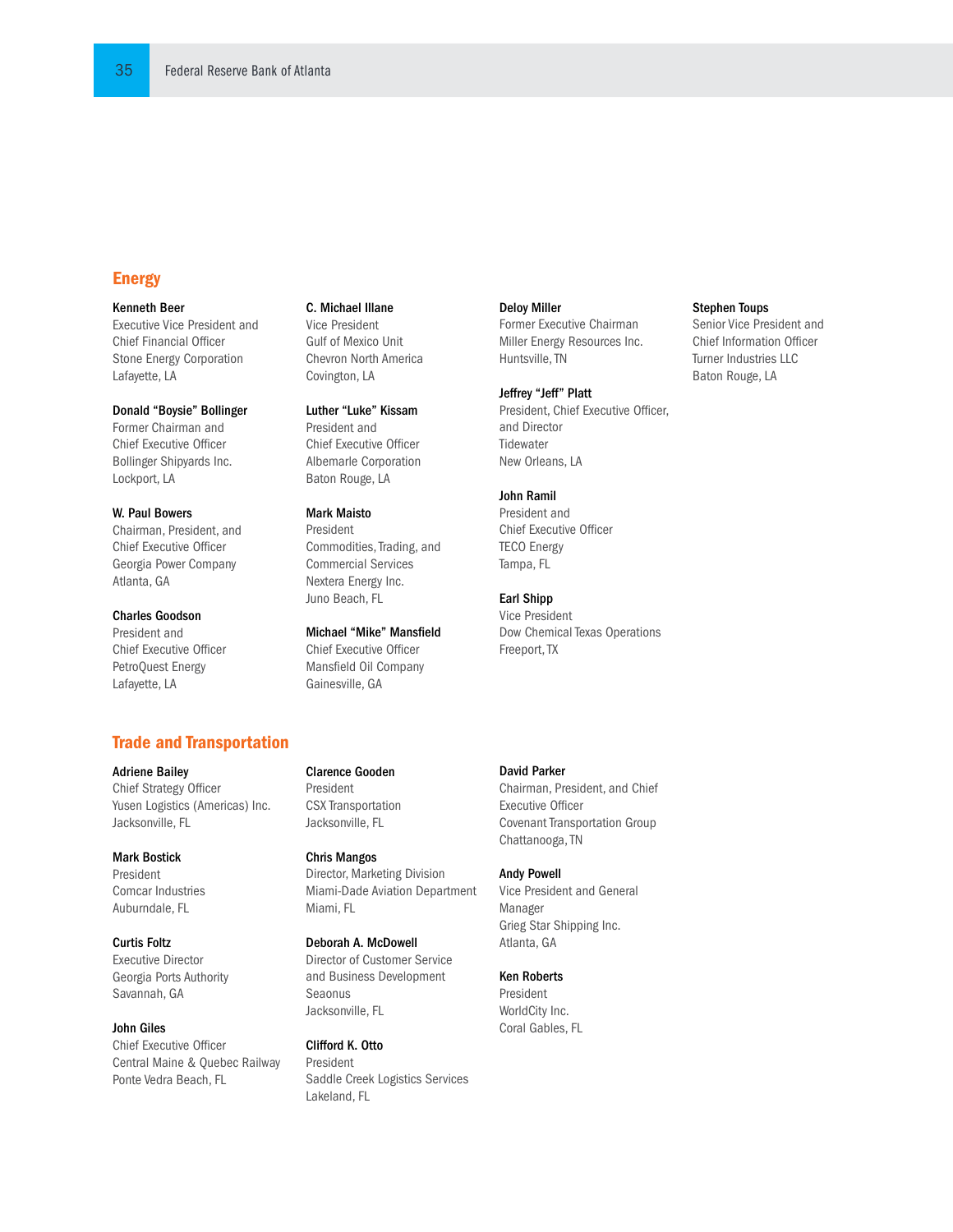## Travel and Tourism

### Robert "Bob" Dearden

Chief Financial Officer Florida Restaurant & Lodging Association Tallahassee, FL

#### Shelly Smith Fano

Director of Hospitality Management Miami Dade College Miami, FL

## Nicki Grossman

President and Chief Executive Officer Greater Fort Lauderdale Convention & Visitors Bureau Fort Lauderdale, FL

## Amanda Hite

President and Chief Operating Officer STR Inc. Hendersonville, TN

## Kevin Lansberry

Senior Vice President of Worldwide Travel Operations Walt Disney Parks and Resorts U.S. Orlando, FL

### Jason Liberty

Chief Financial Officer Royal Caribbean Cruises Ltd. Miami, FL

#### Mark Romig

President and Chief Executive **Officer** New Orleans Tourism Marketing Corporation New Orleans, LA

### Will Seccombe

President and Chief Executive **Officer** VISIT FLORIDA Tallahassee, FL

#### Mark Vaughan

Executive Vice President and Chief Sales Officer Atlanta Convention and Visitors Bureau Atlanta, GA

#### Jack Wert

Executive Director Naples, Marco Island, Everglades Convention & Visitors Bureau Naples, FL

#### Alvin L. West

Chief Financial Officer and Senior Vice President, Finance and Administration Greater Miami Convention & Visitors Bureau Miami, FL

#### Andrew Wexler

Chief Executive Officer Herschend Family Entertainment Corporation Peachtree Corners, GA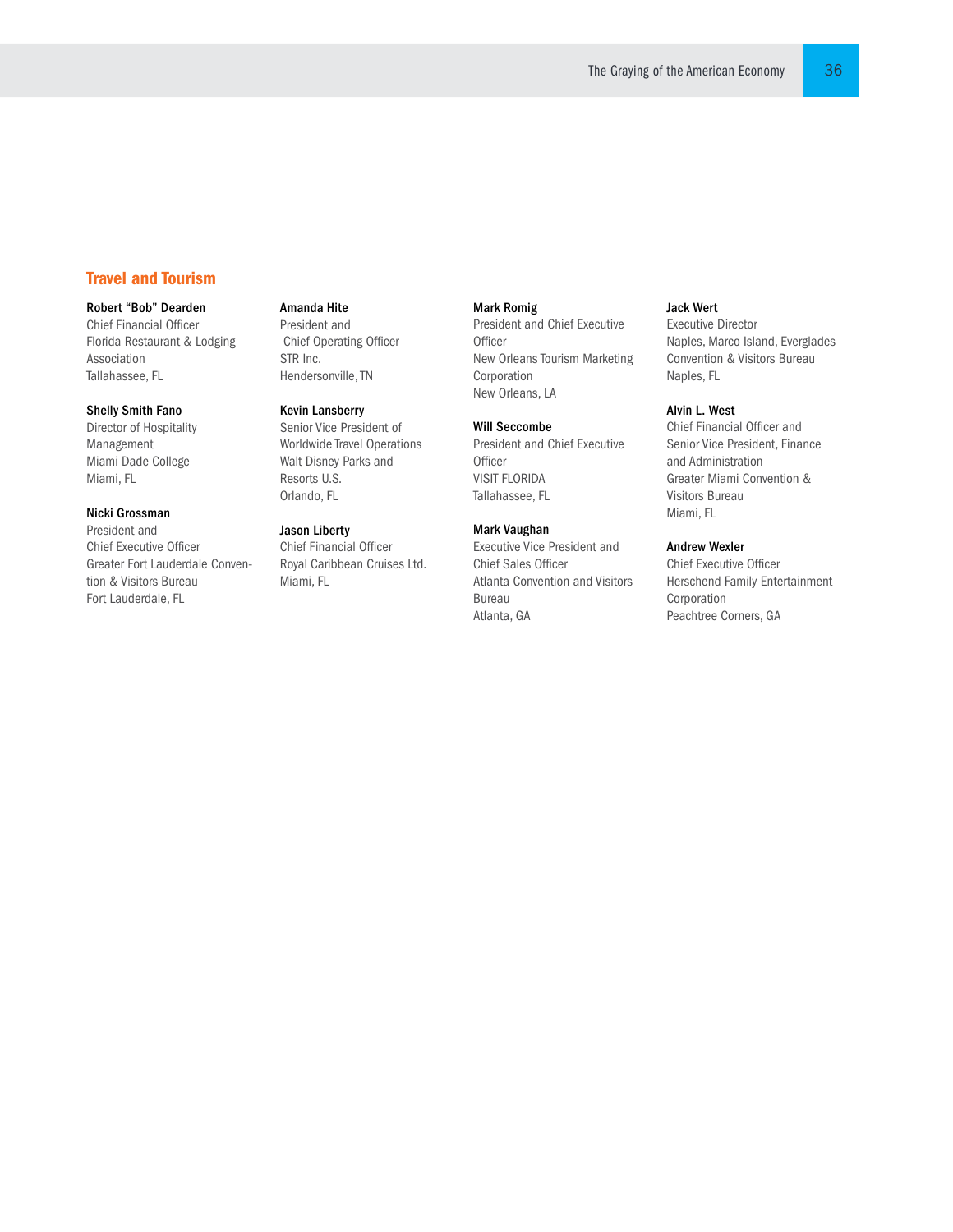## OTHER ADVISORY COUNCILS

## Center for Quantitative Economic Research

Lawrence Christiano Department of Economics Northwestern University

### Martin Eichenbaum

Ethel and John Lindgren Professor of Economics Northwestern University

Sergio Rebelo Department of Economics Kellogg School of Management Northwestern University

Richard Rogerson Department of Economics and Public Affairs Princeton University

## Community Depository Institutions

Earl O. Bradley III Chief Executive Officer First Advantage Bank Clarksville, TN

Alvin J. Cowans President and Chief Executive Officer McCoy Federal Credit Union Orlando, FL

Cynthia N. Day President and Chief Executive Officer Citizens Trust Bank Atlanta, GA

Robert R. Jones III President and Chief Executive Officer United Bank of Atmore Atmore, AL

Miriam Lopez President and Chief Lending Officer Marquis Bank Coral Gables, FL

Joseph F. Quinlan III President and Chief Executive Officer First National Bankers Bank Baton Rouge, LA

Thomas Sargent Leonard N. Stern School

of Business New York University

Chris Sims Department of Economics Princeton University

Mark E. Rosa President and Chief Executive Officer Jefferson Financial Credit Union Metairie, LA

Claire W. Tucker President and Chief Executive Officer CapStar Bank Nashville, TN

Agustin Velasco President and Chief Executive Officer Interamerican Bank, FSB Miami, FL

### Terry West

President and Chief Executive Officer VyStar Credit Union Jacksonville, FL

Douglas L. Williams (National Representative)

President and Chief Executive **Officer** Atlantic Capital Bank Atlanta, GA